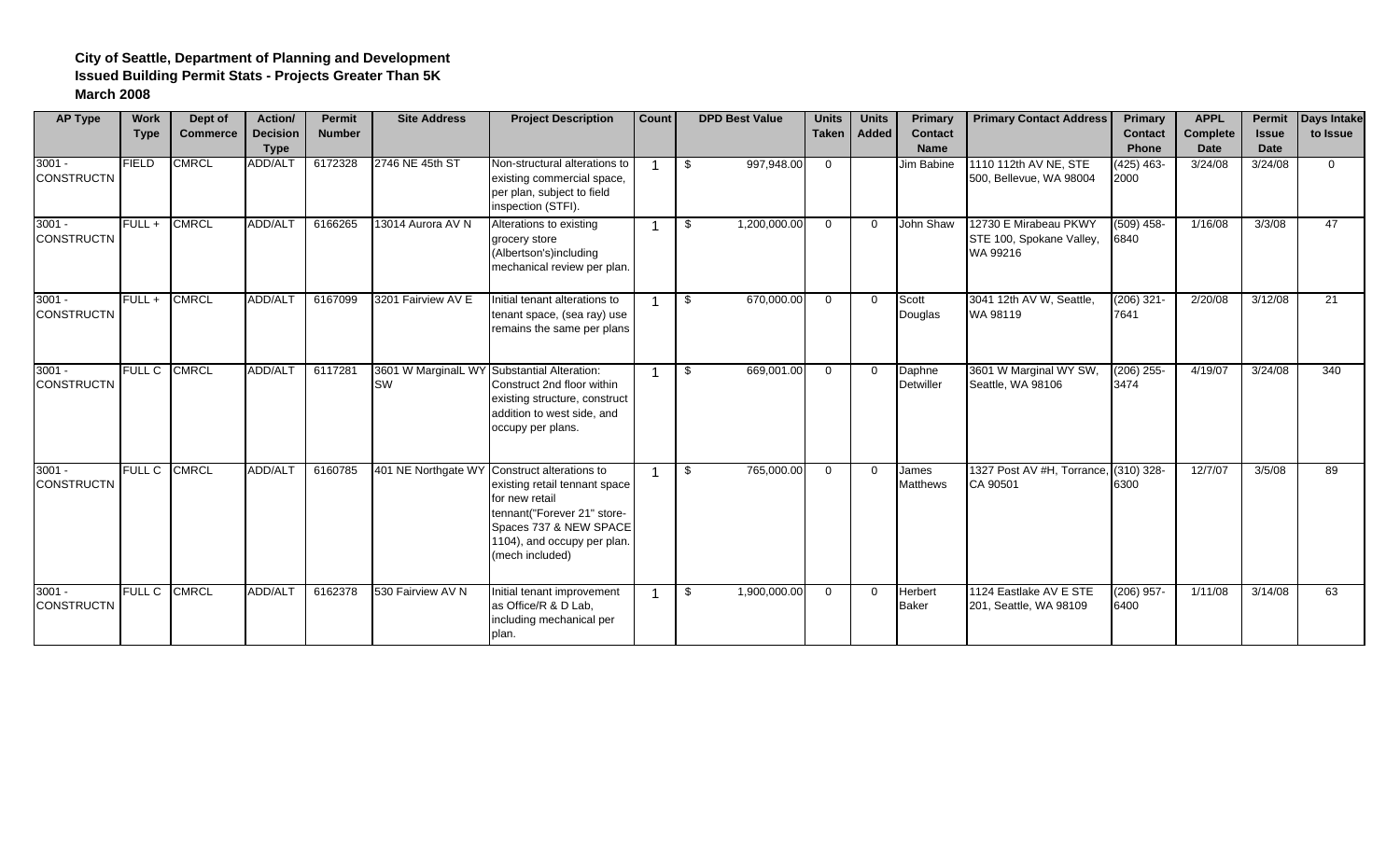| <b>AP Type</b>                | <b>Work</b><br><b>Type</b> | Dept of<br><b>Commerce</b> | Action/<br><b>Decision</b><br><b>Type</b> | Permit<br><b>Number</b> | <b>Site Address</b> | <b>Project Description</b>                                                                                                                                                                                                            | <b>Count</b>   |      | <b>DPD Best Value</b> | <b>Units</b><br><b>Taken</b> | <b>Units</b><br>Added | Primary<br><b>Contact</b><br><b>Name</b> | <b>Primary Contact Address</b>                               | Primary<br><b>Contact</b><br><b>Phone</b> | <b>APPL</b><br>Complete<br>Date | <b>Issue</b><br><b>Date</b> | Permit Days Intake<br>to Issue |
|-------------------------------|----------------------------|----------------------------|-------------------------------------------|-------------------------|---------------------|---------------------------------------------------------------------------------------------------------------------------------------------------------------------------------------------------------------------------------------|----------------|------|-----------------------|------------------------------|-----------------------|------------------------------------------|--------------------------------------------------------------|-------------------------------------------|---------------------------------|-----------------------------|--------------------------------|
| $3001 -$<br><b>CONSTRUCTN</b> | <b>FULL C</b>              | <b>CMRCL</b>               | ADD/ALT                                   | 6168381                 | 600 Broadway        | Initial tenant improvement to<br>3rd floor suite 304 medical<br>office to construct non<br>structural partion walls with<br>structual attachment for<br>mechanical equipment on<br>3rd floor with mechanical<br>installions per plan. |                | \$   | 1,250,000.00          | $\mathbf 0$                  | $\overline{0}$        | Jeffrey<br>Moore                         | 223 Yale AV N, Seattle, WA<br>98109                          | $(206)$ 223-<br>5227                      | 2/15/08                         | 3/31/08                     | 45                             |
| $3001 -$<br><b>CONSTRUCTN</b> | <b>FULL C</b>              | <b>CMRCL</b>               | <b>ADD/ALT</b>                            | 6170574                 | 600 University ST   | Tenant improvements for<br>interior alterations to the 32-<br>34th floors, including the<br>addition of a new<br>convenience stair linking<br>floors 32 & 33 per plan.<br>STOEL-RIVES                                                 |                | \$   | 784,000.00            | $\mathbf 0$                  | $\mathbf{0}$          | Terese<br><b>Bullen</b>                  | 600 University ST #2820,<br>Seattle, WA 98101                | $(206) 613 -$<br>5364                     | 2/21/08                         | 3/24/08                     | 32                             |
| <b>COMMERCIAL ADD / ALT</b>   |                            |                            |                                           |                         |                     |                                                                                                                                                                                                                                       | 8              | - 9  | 8,235,949.00          | $\bf{0}$                     | $\bf{0}$              |                                          |                                                              |                                           |                                 |                             |                                |
| $3001 -$<br><b>CONSTRUCTN</b> | <b>FIELD</b>               | <b>MF</b>                  | ADD/ALT                                   | 6172095                 | 3400 25th AV W      | Reclad of condominium<br>exterior and replace exterior<br>windows per floor plans and<br>per EHB 1848, subject to<br>field inspection, STFI.                                                                                          |                | \$   | 650,000.00            |                              |                       | Daphne<br>Tomchak                        | 1927 Post Alley, Seattle,<br>WA 98101                        | $(206)$ 957-<br>9800                      | 3/5/08                          | 3/5/08                      | $\Omega$                       |
| $3001 -$<br><b>CONSTRUCTN</b> | FULL+                      | <b>MF</b>                  | ADD/ALT                                   | 6163458                 | 519 W Roy ST        | Replace existing windows in<br>a condominium building,<br>perform minor water<br>damage repair to the<br>exterior brick facade and<br>install new parapet cap<br>flashing per plans.                                                  |                | \$   | 625,251.00            | $\overline{0}$               | $\mathbf{0}$          |                                          | John Lundin 2930 Westlake AV N STE<br>200, Seattle, WA 98109 | $(206)$ 418-<br>9237                      | 2/25/08                         | 3/19/08                     | 23                             |
| <b>MULTIFAMILY ADD / ALT</b>  |                            |                            |                                           |                         |                     |                                                                                                                                                                                                                                       | $\overline{2}$ | - \$ | 1,275,251.00          | $\mathbf{0}$                 | $\bf{0}$              |                                          |                                                              |                                           |                                 |                             |                                |
| $3003 -$<br><b>BLANKET</b>    | FULL C CMRCL               |                            | <b>CHILD</b>                              | 6169901                 | 1001 4th AV         | <b>Blanket Permit for interior</b><br>non-structural alterations to<br>the 18th floor.<br>Administrative Permit only -<br>no work<br>authorized.(SAFECO)                                                                              |                | \$   | 1,600,000.00          |                              |                       | Melissa<br>Strong                        | 900 4th AV, Seattle, WA<br>98164                             | $(206)$ 442-<br>2714                      | 2/11/08                         | 3/14/08                     | 32                             |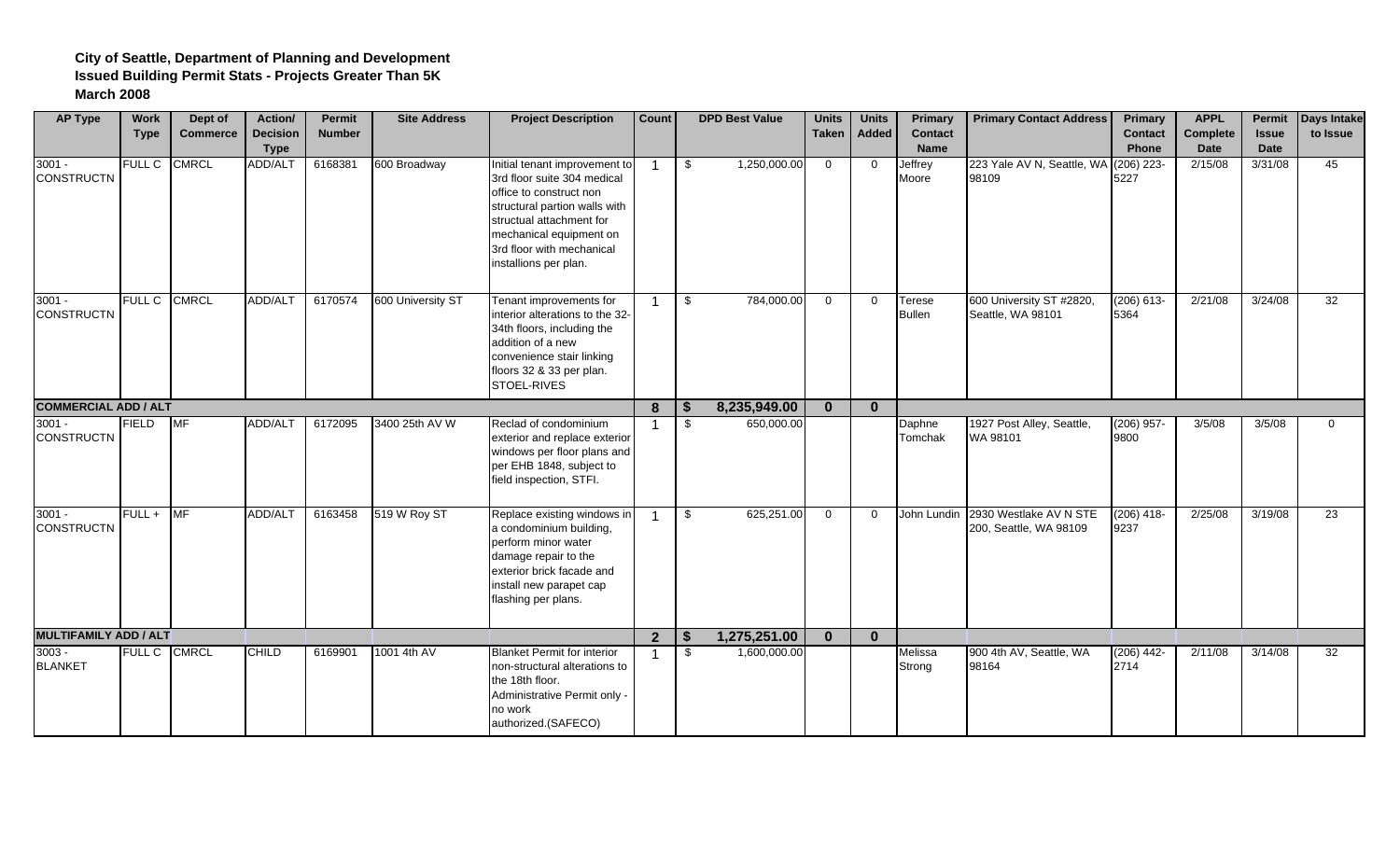| <b>AP Type</b>                | <b>Work</b><br><b>Type</b> | Dept of<br><b>Commerce</b> | Action/<br><b>Decision</b><br><b>Type</b> | <b>Permit</b><br><b>Number</b> | <b>Site Address</b> | <b>Project Description</b>                                                                                                                                                        | Count        | <b>DPD Best Value</b> | <b>Units</b><br><b>Taken</b> | <b>Units</b><br>Added | Primary<br><b>Contact</b><br><b>Name</b> | <b>Primary Contact Address</b>                  | Primary<br><b>Contact</b><br><b>Phone</b> | <b>APPL</b><br>Complete<br><b>Date</b> | Permit<br><b>Issue</b><br>Date | Days Intake<br>to Issue |
|-------------------------------|----------------------------|----------------------------|-------------------------------------------|--------------------------------|---------------------|-----------------------------------------------------------------------------------------------------------------------------------------------------------------------------------|--------------|-----------------------|------------------------------|-----------------------|------------------------------------------|-------------------------------------------------|-------------------------------------------|----------------------------------------|--------------------------------|-------------------------|
| $3003 -$<br><b>BLANKET</b>    | <b>FULL C</b>              | <b>CMRCL</b>               | <b>CHILD</b>                              | 6170181                        | 800 5th AV          | <b>Blanket Permit for interior</b><br>non-structural alterations.<br>For tennant Bank of<br>America floors 32 and 33.                                                             |              | \$<br>1,500,000.00    |                              |                       | John<br>Patterson                        | 800 5th AV, Seattle, WA<br>98104                | $(206) 839 -$<br>8423                     | 2/13/08                                | 3/5/08                         | 21                      |
| $3003 -$<br><b>BLANKET</b>    | <b>FULL C</b>              | <b>CMRCL</b>               | <b>CHILD</b>                              | 6172119                        | 700 5th AV          | <b>Blanket Permit for interior</b><br>non-structural alterations to<br>16 and 23rd floor. Seattle<br><b>Municipal Tower</b>                                                       |              | \$<br>893,000.00      |                              |                       | Julie<br>McLendon                        | 911 Western AV STE 201.<br>Seattle, WA 98104    | $(206) 292 -$<br>9101                     | 3/6/08                                 | 3/20/08                        | 14                      |
| <b>BLANKET</b>                |                            |                            |                                           |                                |                     |                                                                                                                                                                                   | $\mathbf{3}$ | 3,993,000.00          | $\bf{0}$                     | $\bf{0}$              |                                          |                                                 |                                           |                                        |                                |                         |
| $3001 -$<br><b>CONSTRUCTN</b> | <b>FULL C</b>              | <b>CMRCL</b>               | <b>NEW</b>                                | 6101672                        | 1918 8th AV         | Phase III of III for<br>construction of a new 34-<br>story building/Office, Retail,<br>and below grade<br>parking/Structural &<br>Architectural<br>completion/Occupy per<br>plans |              | \$<br>14,364,180.00   | $\Omega$                     | $\Omega$              | Jodi<br>Patterson                        | 26456 Marine View DR S.<br>Des Moines, WA 98198 | $(425) 681 -$<br>4718                     | 6/25/07                                | 3/21/08                        | 270                     |
| $3001 -$<br><b>CONSTRUCTN</b> | <b>FULL C</b>              | <b>CMRCL</b>               | <b>NEW</b>                                | 6104877                        | 1635 8th AV         | PHASE 4 OF 4 -<br><b>CONSTRUCT INTERIOR</b><br><b>BUILDOUT FOR HIGH-</b><br>RISE BLDG (INTERIOR<br><b>BUILDOUT FOR CONDOS-</b><br>FLOORS 17-38) AND<br><b>OCCUPY PER PLANS.</b>   |              | \$<br>38,904,685.00   | $\Omega$                     | 198                   | Craig<br><b>DAVnport</b>                 | 1110 112th AV NE #500,<br>Bellevue, WA 98004    | $(425)$ 463-<br>1598                      | 3/8/06                                 | 3/14/08                        | 737                     |
| $3001 -$<br><b>CONSTRUCTN</b> | <b>FULL C</b>              | <b>CMRCL</b>               | <b>NEW</b>                                | 6113349                        | 3100 Airport WY S   | Phase II of III for<br>construction of a storage &<br>light manufacturing building<br>with parking. Foundation<br>structure to and including<br>3rd floor. Build per plans.       |              | \$<br>2,000,000.00    | $\Omega$                     | $\overline{1}$        | Larry Allen                              | 26456 Marine View DR S,<br>Des Moines, WA 98198 | $(206)$ 914-<br>5820                      | 11/3/06                                | 3/19/08                        | 502                     |
| $3001 -$<br><b>CONSTRUCTN</b> | <b>FULL C</b>              | <b>CMRCL</b>               | <b>NEW</b>                                | 6134256                        | 316 N 36th ST       | Establish use as and<br>construct retail/multifamily<br>dwelling per plans.                                                                                                       |              | \$<br>1.079.353.00    | $\mathbf 0$                  | 4                     | Seth Hale                                | 3607 1st AV NW. Seattle.<br>WA 98107            | $(206)$ 367-<br>1382                      | 7/19/07                                | 3/28/08                        | 253                     |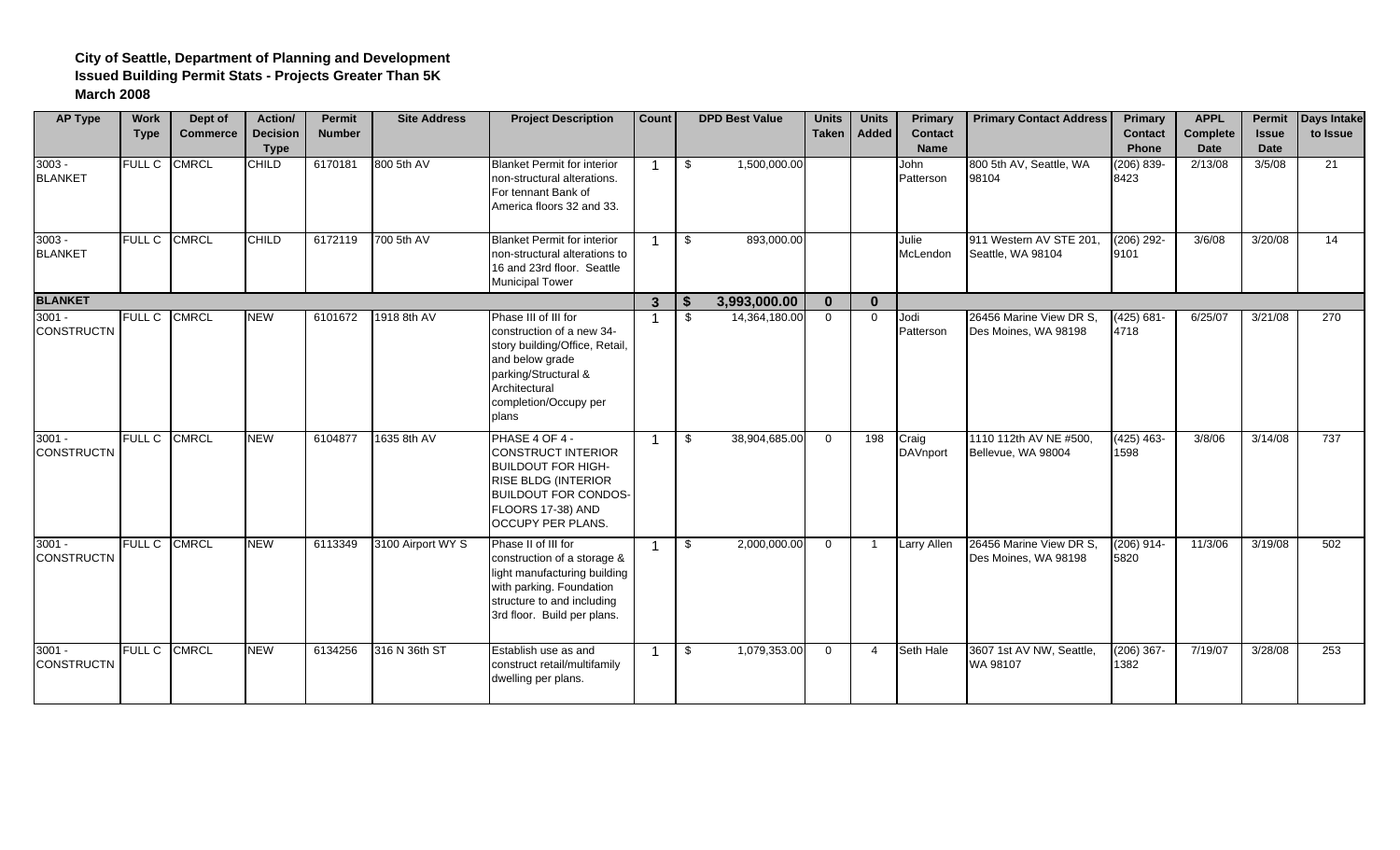| <b>AP Type</b>                | <b>Work</b>        | Dept of         | Action/                        | Permit        | <b>Site Address</b>                       | <b>Project Description</b>                                                                                                                                                                                                                                                                                                            | <b>Count</b>   | <b>DPD Best Value</b> | <b>Units</b> | <b>Units</b>   | <b>Primary</b>                | <b>Primary Contact Address</b>                  | Primary                 | <b>APPL</b>             |                      | <b>Permit</b> Days Intake |
|-------------------------------|--------------------|-----------------|--------------------------------|---------------|-------------------------------------------|---------------------------------------------------------------------------------------------------------------------------------------------------------------------------------------------------------------------------------------------------------------------------------------------------------------------------------------|----------------|-----------------------|--------------|----------------|-------------------------------|-------------------------------------------------|-------------------------|-------------------------|----------------------|---------------------------|
|                               | <b>Type</b>        | <b>Commerce</b> | <b>Decision</b><br><b>Type</b> | <b>Number</b> |                                           |                                                                                                                                                                                                                                                                                                                                       |                |                       | <b>Taken</b> | Added          | <b>Contact</b><br><b>Name</b> |                                                 | <b>Contact</b><br>Phone | Complete<br><b>Date</b> | <b>Issue</b><br>Date | to Issue                  |
| $3001 -$<br><b>CONSTRUCTN</b> | <b>FULL C</b>      | <b>IND</b>      | <b>NEW</b>                     | 6161642       | 3801 E Marginal WY S Establish use as and | construct locker, storage<br>and office building<br>accessory to existing<br>manufacturing facility, per<br>plans.                                                                                                                                                                                                                    | -1             | \$<br>696,377.00      | $\mathbf 0$  | $\Omega$       |                               | Ellen Judson 221 9th AV N, Seattle, WA<br>98109 | $(206)$ 282-<br>6222    | 12/7/07                 | 3/28/08              | 112                       |
| $3001 -$<br><b>CONSTRUCTN</b> | <b>FULL C INST</b> |                 | <b>NEW</b>                     | 6139632       | 5001 NE 50th ST                           | Construct unenclosed play<br>structure accessory to<br>private school and occupy<br>per plan.                                                                                                                                                                                                                                         |                | \$<br>607,781.00      | $\mathbf 0$  | $\overline{0}$ | Nancy<br>Callery              | 71 Columbia ST STE 500,<br>Seattle, WA 98104    | $(206)$ 340-<br>9519    | 9/27/07                 | 3/14/08              | 169                       |
| <b>NEW COMMERCIAL</b>         |                    |                 |                                |               |                                           |                                                                                                                                                                                                                                                                                                                                       | 6              | 57,652,376.00         | $\mathbf{0}$ | 203            |                               |                                                 |                         |                         |                      |                           |
| $3001 -$<br><b>CONSTRUCTN</b> | FULL C MF          |                 | <b>NEW</b>                     | 6082438       | 3606 Woodland Park<br>AV N                | Construct below grade<br>garage and south<br>multifamily residential<br>building, with four 3-story<br>units and occupy per plan<br>this permit. (Construct, over<br>common below grade<br>garage, one mixed use<br>building and two new<br>multifamily residential<br>buildings. Review and<br>process for 3 AP's under<br>6082438). |                | \$<br>1,449,382.00    | $\mathbf 0$  | $\overline{4}$ | Jill Burdeen                  | 4302 SW Alaska ST STE<br>200, Seattle, WA 98116 | $(206)$ 933-<br>1150    | 2/22/07                 | 3/20/08              | 392                       |
| $3001 -$<br><b>CONSTRUCTN</b> | FULL C MF          |                 | <b>NEW</b>                     | 6105863       | 600 Denny WY                              | Phase II of II to construct a<br>9-story mixed occupancy<br>building / residential, retail,<br>parking / structural &<br>architectural completion/<br>Occupy, per plans                                                                                                                                                               |                | \$<br>25,162,256.00   | $\Omega$     | 56             | Joe<br>Giampietro             | 15200 52nd AV S, STE 200,<br>Seattle, WA 98188  | $(206) 766 -$<br>8300   | 1/5/07                  | 3/5/08               | 425                       |
| $3001 -$<br><b>CONSTRUCTN</b> | FULL C MF          |                 | <b>NEW</b>                     | 6124871       | 3012 NE 140th ST                          | Change of use from single<br>family dwelling to<br>multifamily structure and<br>construct a new 6-unit<br>townhouse with attached<br>garages and occupy, per<br>plans and MUP #3002989.                                                                                                                                               | $\overline{1}$ | \$<br>794,567.00      | $\mathbf 0$  | 6              | <b>Todd Curry</b>             | 15127 NE 24th ST STE<br>#98, Redmond, WA 98052  | $(425) 644 -$<br>7680   | 8/2/07                  | 3/12/08              | $\overline{223}$          |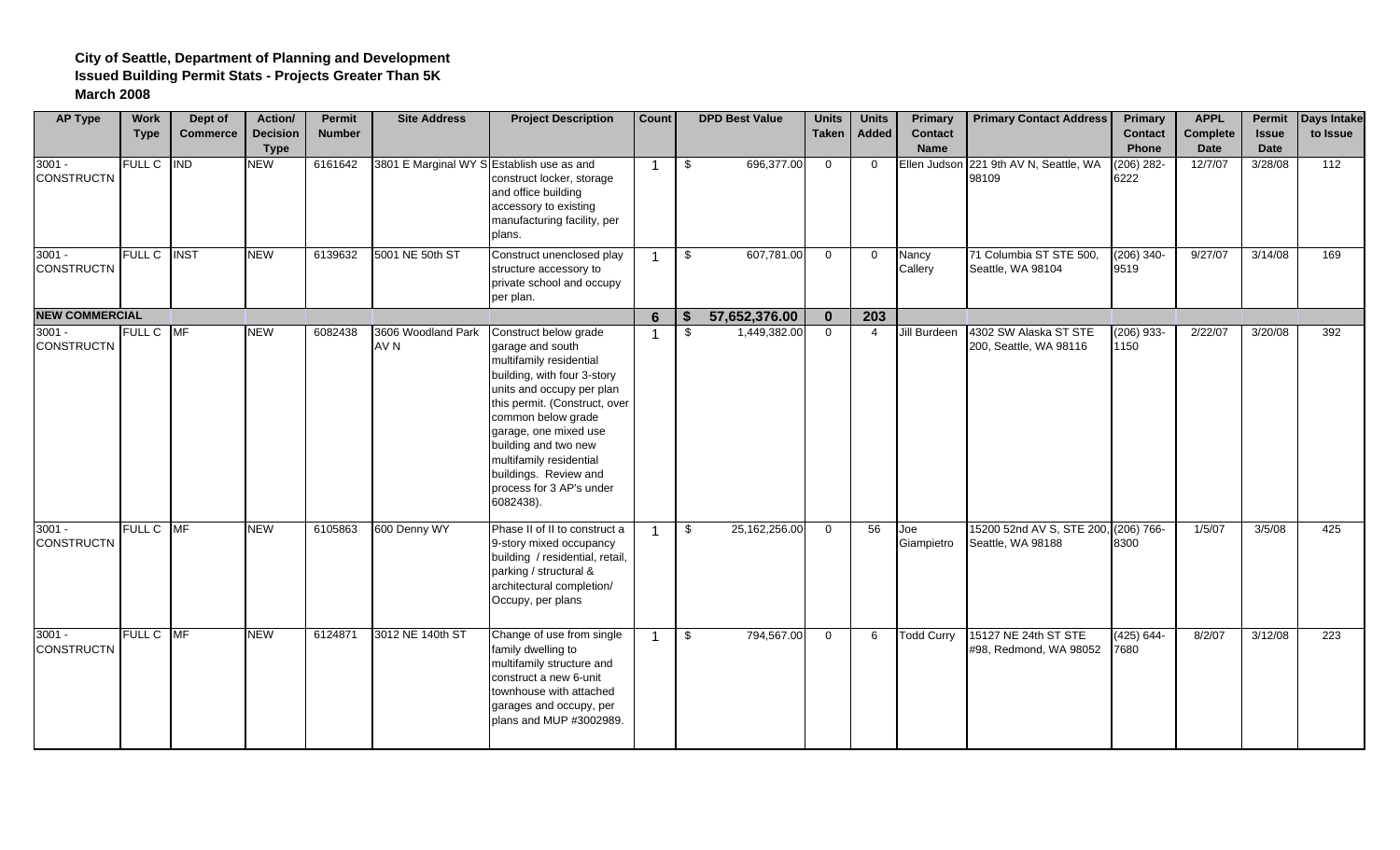| <b>AP Type</b>                | Work<br><b>Type</b> | Dept of<br><b>Commerce</b> | Action/<br><b>Decision</b> | Permit<br><b>Number</b> | <b>Site Address</b>        | <b>Project Description</b>                                                                                                                                                                                                                                                                             | Count          | <b>DPD Best Value</b> | <b>Units</b><br><b>Taken</b> | <b>Units</b><br>Added | <b>Primary</b><br>Contact   | <b>Primary Contact Address</b>                  | Primary<br><b>Contact</b>     | <b>APPL</b><br>Complete | <b>Issue</b>    | Permit Days Intake<br>to Issue |
|-------------------------------|---------------------|----------------------------|----------------------------|-------------------------|----------------------------|--------------------------------------------------------------------------------------------------------------------------------------------------------------------------------------------------------------------------------------------------------------------------------------------------------|----------------|-----------------------|------------------------------|-----------------------|-----------------------------|-------------------------------------------------|-------------------------------|-------------------------|-----------------|--------------------------------|
| $3001 -$<br><b>CONSTRUCTN</b> | FULL C MF           |                            | <b>Type</b><br><b>NEW</b>  | 6130217                 | 3608 Woodland Park<br>AV N | Construct northern<br>multifamily building with four<br>4-story units and occupy per<br>plan this permit. (Construct,<br>over common below grade<br>garage, one mixed use<br>building and two new<br>multifamily residential<br>buildings. Review and<br>process for 3 AP's under<br>6082438).         | $\overline{1}$ | 807,692.00<br>\$      | $\overline{0}$               | $\overline{4}$        | <b>Name</b><br>Jill Burdeen | 4302 SW Alaska ST STE<br>200, Seattle, WA 98116 | Phone<br>$(206)$ 933-<br>1150 | <b>Date</b><br>5/31/07  | Date<br>3/20/08 | 294                            |
| $3001 -$<br><b>CONSTRUCTN</b> | FULL C MF           |                            | <b>NEW</b>                 | 6130218                 | 3614 Woodland Park<br>AV N | Construct western live/work<br>mixed use building, with four<br>4-story units and occupy per<br>plan this permit. (Construct,<br>over common below grade<br>garage, one mixed use<br>building and two new<br>multifamily residential<br>buildings. Review and<br>process for 3 AP's under<br>6082438). | $\overline{1}$ | 921,518.00<br>\$      | $\overline{0}$               | $\overline{4}$        | Jill Burdeen                | 4302 SW Alaska ST STE<br>200, Seattle, WA 98116 | $(206)$ 933-<br>1150          | 11/5/07                 | 3/20/08         | 136                            |
| $3001 -$<br><b>CONSTRUCTN</b> | FULL C MF           |                            | <b>NEW</b>                 | 6138706                 | 199 E Blaine ST            | Construct foundation shell<br>to grade including 1st level<br>columns and perimeter<br>retaining walls, per plans.<br>(Phase II of III).                                                                                                                                                               | $\overline{1}$ | \$<br>749,088.00      | $\Omega$                     | $\Omega$              | Stacie<br>Conway            | 1101 E Pike ST, FL 3,<br>Seattle, WA 98122      | $(206)$ 322-<br>3322          | 8/8/07                  | 3/17/08         | 222                            |
| $3001 -$<br><b>CONSTRUCTN</b> | FULL C MF           |                            | <b>NEW</b>                 | 6145265                 | 2311 N 113th PL            | Construct (1) 3-unit<br>multifamily townhouse.<br>(Establish use as a (2)<br>multifamily 3-unit<br>townhouses) Review and<br>processing done under A/P#<br>6117606.                                                                                                                                    | $\mathbf{1}$   | 504,545.00<br>\$      | $\overline{0}$               | $\mathbf{3}$          | Ester<br>Katsaros           | 7209 Greenwood AV N,<br>Seattle, WA 98103       | $(206) 782 -$<br>2911         | 7/2/07                  | 3/6/08          | 248                            |